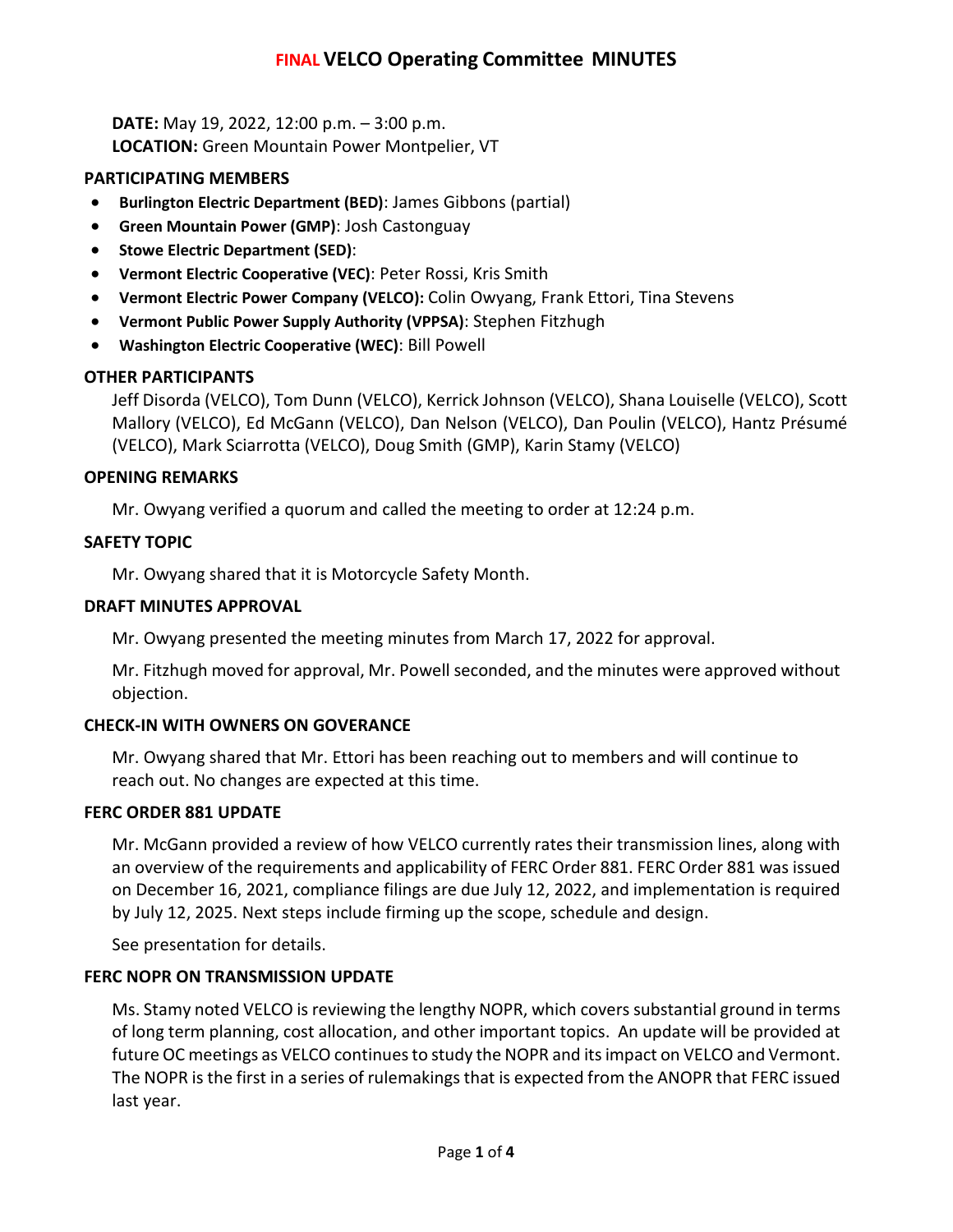Mr. Dunn noted the significance of this rule making, with it opening the door for states to have more involvement in planning and cost allocation.

## **VTAM AND OC BY-LAW REVISION PROCESS**

Ms. Stamy indicated the draft of the VTAM is almost ready to be sent out for comments. Changes include separating the bylaws into a stand-alone document and turning the VTAM into a cost allocation agreement. The bylaws are not changing, only receiving some modernization edits. Expect the draft VTAM in about a week or so.

## **NEW HAVEN OPERATIONS CENTER UPDATE**

Mr. Poulin provided an update on VELCO's New Haven Operating Facility Project. This building will serve as a backup control center, operator training facility, data center, incident command center, secondary office building, and an office location for utility related meetings. Some of the benefits of the New Haven site include that it meets NERC's required distance from the Main Control Center, is located on property already owned by VELCO, and is located near reliable utility infrastructure. The project includes 32 kW of rooftop solar, geothermal cooling/heating, redundant station service and backup generator supplies, and separate air handling for the backup control center and EMS/IT/Telecom areas. The Certificate of Occupancy is expected to be received in June 2022. The backup control room is expected to be operational in October 2023. The project estimate included in the CPG filing was \$50.7M and the project forecast is \$50.4M, which includes adding the laydown yard move and recent data center design changes.

## **STRUCTURE REPLACEMENT – WEIGHTED AVERAGE**

Mr. Poulin provided a slide which showed the age of VELCO structures as of fall 2021. Mr. Poulin noted the average age of the structure in fall of 2021 was 26 years old compared to 29 years old in 2019. This average age includes all structures, wood and steel.

See slide for details.

## **SCAP UPDATE – HIGHGATE AND MIDDLEBURY SUBSTATIONS**

Mr. Poulin provided an overview of both the Highgate and Middlebury SCAP projects.

Highgate project schedule:

- Seek Board of Director approval in June 2022 to file a 248 CPG application.
- File 248 CPG application in July 2022
- Anticipate receiving CPG in March 2023
- Begin construction in April 2023
- Commission substation in March 2024

Mr. Rossi asked if the design considerations at Highgate included the potential need for splitting the bus during system restoration. Mr. Poulin indicated both VELCO Operations and Planning, among others, have previously provided input on the design scope of work but he would circle back to both parties.

Middlebury project schedule:

- Seek Board of Director approval in June 2022 to file a 248 CPG application.
- File 248 CPG application in August 2022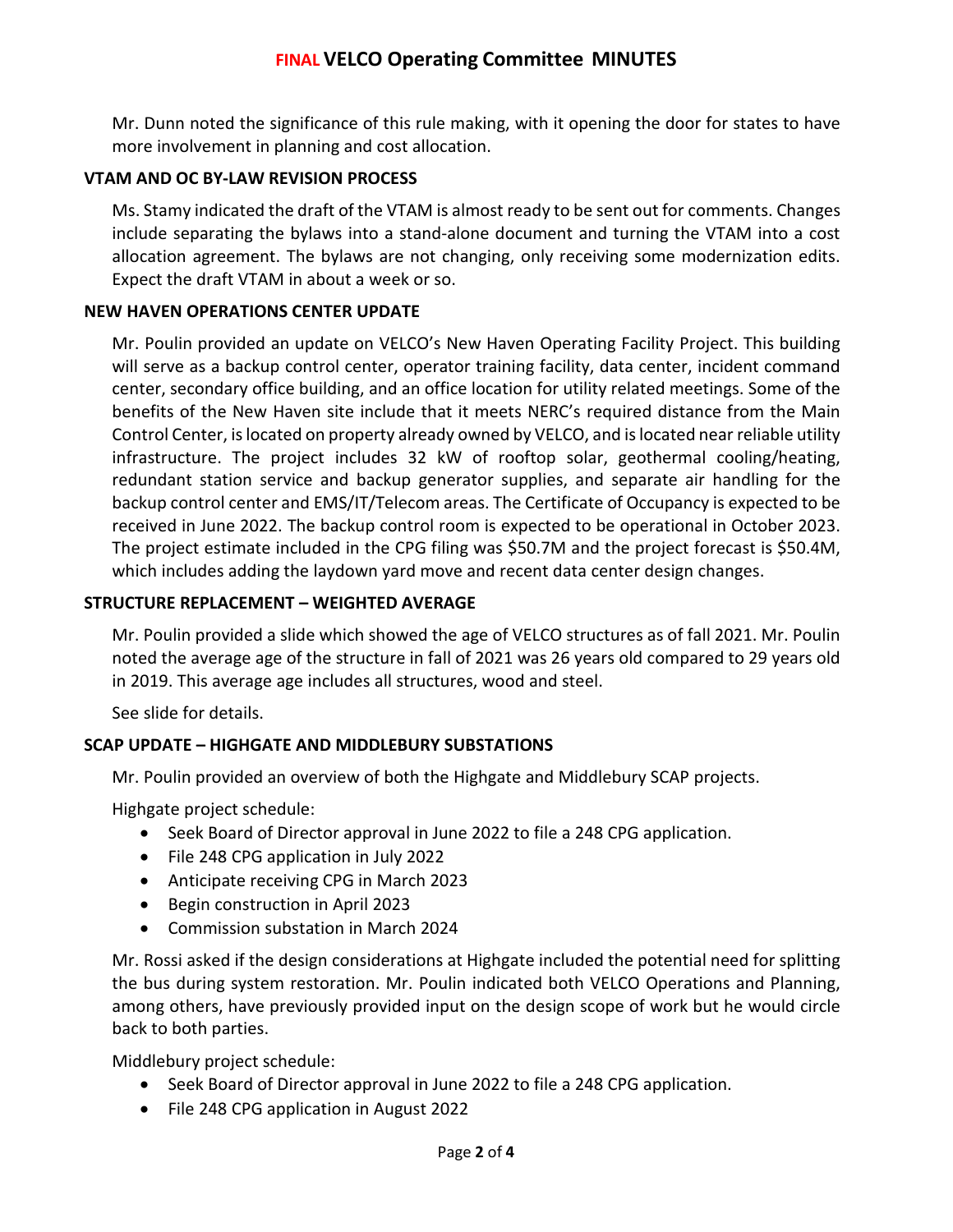- Perform PCB contamination remediation in March 2023
- Anticipate receiving CPG in April 2023
- Begin construction in April 2023
- Commission substation in March 2024

See presentation for details.

Mr. Rossi asked if a review of VELCO's schedule of substations could be provided at the next meeting. Mr. Poulin indicated he could provide this at the next meeting.

### **2021 VELCO ROW ANNUAL REPORT**

Mr. Disorda provided an overview of the 2021 ROW Management Annual Report. Some of the highlights included were vegetation management for Cycle 4, an overview of the 2021 planned vs actual work, a breakdown of the budget spend, an overview of the planned vs actual Emerald Ash Borer Ash trees cut, herbicide usage by line, an overview of tech upgrades, an overview of Products and Services, and a slide on Opportunities and Risks.

See presentation for details.

### **K42\_FRANKLIN COUNTY LINE UPGRADE**

Mr. Mallory provided a high level overview of the K42 line upgrade, now renamed to the Franklin County Line upgrade. The presentation included an overview of the K42 Line, identified K42 deficiencies, challenges associated with taking the K42 line out of service, proposed solution, line rebuild options, project value/cost summary, recommendation, and project milestones. Mr. Mallory noted the draft line design is expected by July 2022.

See presentation for details.

### **TELECOM WORKING GROUP**

No update provided.

### **PNNL PROJECT UPDATE**

No update provided.

### **ISO UPDATE**

No update provided.

### **OTHER BUSINESS**

### **Open discussion**

• None

### **Next meeting**

**Date:** June 16, 2022, 12:00 p.m. – 3:00 p.m. **Location:** Green Mountain Power Montpelier, VT

### **Possible topics for discussion**

- Telecom Working Group standing agenda item
- ISO behind-the-meter update